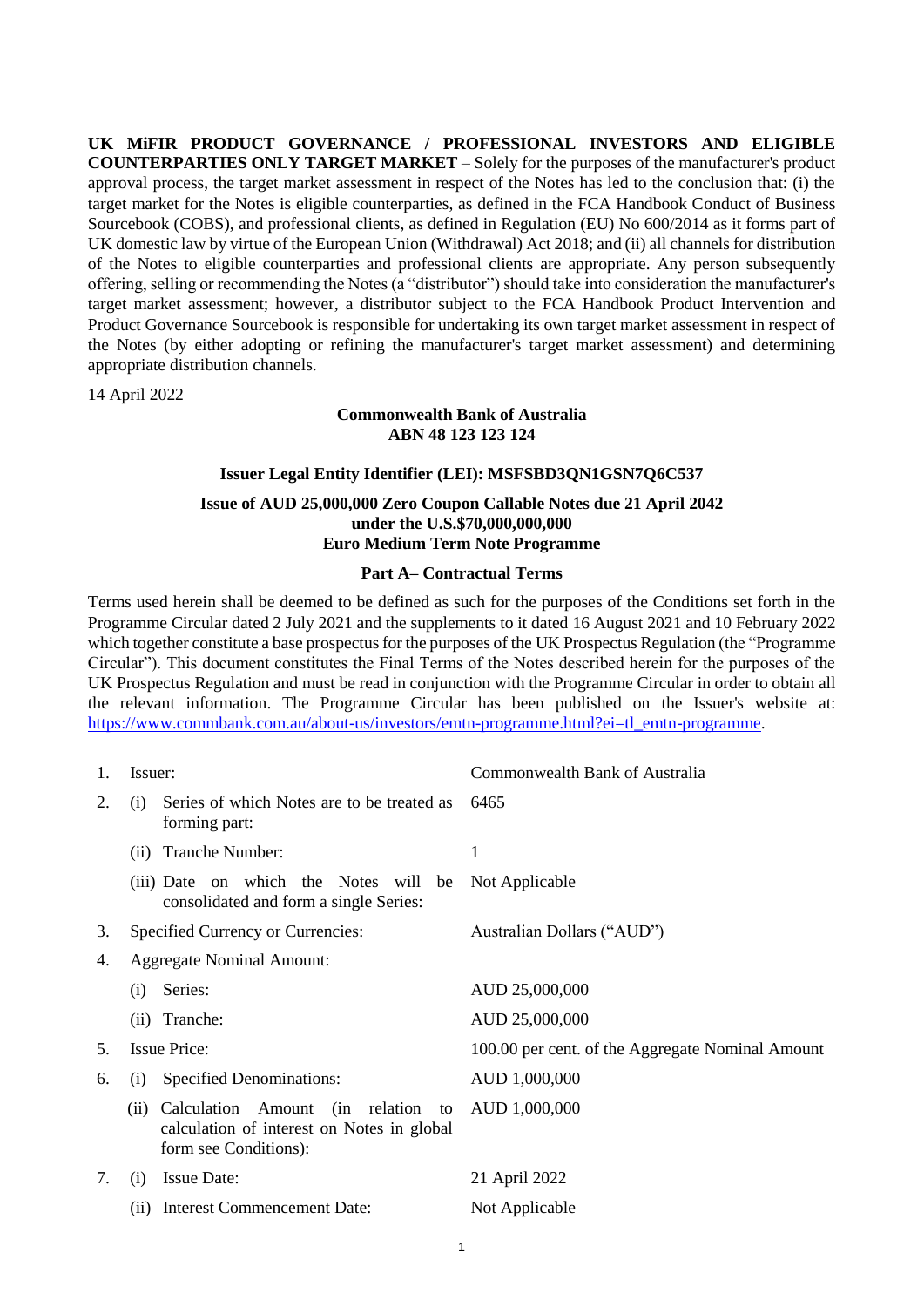| 8. | <b>Maturity Date:</b>         | 21 April 2042                                                                                                                                     |
|----|-------------------------------|---------------------------------------------------------------------------------------------------------------------------------------------------|
| 9. | Interest Basis:               | Zero Coupon<br>(see paragraph 15 below)                                                                                                           |
|    | 10. Redemption/Payment Basis: | Subject to any purchase and cancellation or early<br>redemption, AUD 2,529,767.64 will be redeemed per<br>Calculation Amount on the Maturity Date |
|    |                               | (see paragraphs 16 and 18 below)                                                                                                                  |
|    | 11. Change of Interest Basis: | Not Applicable                                                                                                                                    |
|    | 12. Put/Call Options:         | Issuer Call<br>(see paragraph 16 below)                                                                                                           |

# **PROVISIONS RELATING TO INTEREST (IF ANY) PAYABLE**

<span id="page-1-0"></span>

|                                   |     | 13. Fixed Rate Note Provisions                               | Not Applicable                                           |
|-----------------------------------|-----|--------------------------------------------------------------|----------------------------------------------------------|
|                                   |     | 14. Floating Rate Note Provisions                            | Not Applicable                                           |
|                                   |     | 15. Zero Coupon Note Provisions                              | Applicable                                               |
|                                   | (i) | Accrual Method:                                              | Compounding Accrual                                      |
|                                   |     | (ii) Accrual Yield:                                          | 4.75 per cent. per annum                                 |
|                                   |     | (iii) Calculation to be on a Calculation Amount<br>Basis:    | Not Applicable                                           |
|                                   |     | (iv) Day Count Fraction in relation to Zero<br>Coupon Notes: | Conditions $5(d)$ and $6(e)$ apply<br>30/360, unadjusted |
| PROVISIONS RELATING TO REDEMPTION |     |                                                              |                                                          |
|                                   |     | 16. Issuer Call:                                             | Applicable                                               |

- 
- 

<span id="page-1-1"></span>(i) Optional Redemption Date(s): As set out in paragraph 16(ii) below

(ii) Optional Redemption Amount: The Optional Redemption Amount for each Optional Redemption Date is set out opposite such date in the table below and payable on the applicable Optional Redemption Date:

| <b>Optional Redemption Date</b> | <b>Optional Redemption Price</b><br>(per Calculation Amount) | <b>Optional Redemption Amount</b><br>(per Calculation Amount) |
|---------------------------------|--------------------------------------------------------------|---------------------------------------------------------------|
| 21 April 2032                   | 159.052433 per cent.                                         | AUD 1,590,524.33                                              |
| 21 April 2033                   | 166.607423 per cent.                                         | AUD 1,666,074.23                                              |
| 21 April 2034                   | 174.521276 per cent.                                         | AUD 1,745,212.76                                              |
| 21 April 2035                   | 182.811037 per cent.                                         | AUD 1,828,110.37                                              |
| 21 April 2036                   | 191.494561 per cent.                                         | AUD 1,914,945.61                                              |
| 21 April 2037                   | 200.590552 per cent.                                         | AUD 2,005,905.52                                              |
| 21 April 2038                   | 210.118604 per cent.                                         | AUD 2,101,186.04                                              |
| 21 April 2039                   | 220.099237 per cent.                                         | AUD 2,200,992.37                                              |
| 21 April 2040                   | 230.553951 per cent.                                         | AUD 2,305,539.51                                              |
| 21 April 2041                   | 241.505264 per cent.                                         | AUD 2,415,052.64                                              |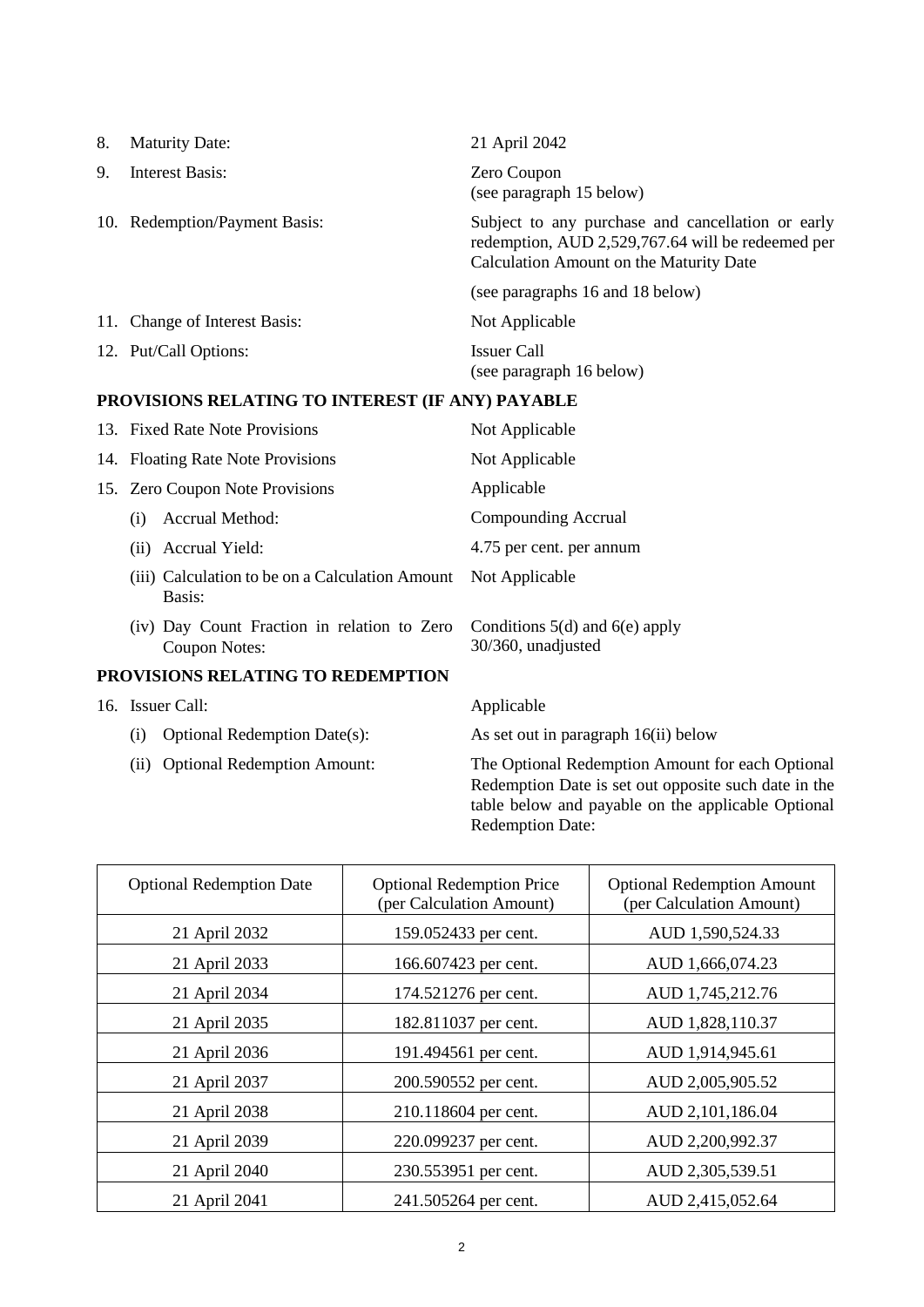| (iii) If redeemable in part:                                                                                                    | Not Applicable                                                                          |
|---------------------------------------------------------------------------------------------------------------------------------|-----------------------------------------------------------------------------------------|
| (iv) Notice period:                                                                                                             | Not later than 5 (five) business days prior to the<br>relevant Optional Redemption Date |
| 17. Investor Put:                                                                                                               | Not Applicable                                                                          |
| 18. Final Redemption Amount:                                                                                                    | AUD 2,529,767.64 per Calculation Amount                                                 |
| 19. Early Redemption Amount payable on Condition 6(f) shall apply<br>redemption for taxation reasons or on event of<br>default: |                                                                                         |

#### **GENERAL PROVISIONS APPLICABLE TO THE NOTES**

| 20. Form of Notes:                                                     | <b>Bearer Notes:</b><br>Temporary Bearer Global Note exchangeable for a<br>Permanent Bearer Global Note which is exchangeable<br>for Definitive Notes upon an Exchange Event |
|------------------------------------------------------------------------|------------------------------------------------------------------------------------------------------------------------------------------------------------------------------|
| 21. Payment Business Day Convention:                                   | Modified Following Business Day Convention                                                                                                                                   |
| 22. Additional Financial Centre(s):                                    | London and Sydney                                                                                                                                                            |
| 23. Talons for future Coupons to be attached to<br>Definitive Notes:   | N <sub>0</sub>                                                                                                                                                               |
| PROVISIONS APPLICABLE TO RMB NOTES                                     |                                                                                                                                                                              |
| 24. RMB Currency Event:                                                | Not Applicable                                                                                                                                                               |
| 25. Spot Rate (if different from that set out in<br>Condition $7(l)$ : | Not Applicable                                                                                                                                                               |
| 26. Party responsible for calculating the Spot Rate:                   | Not Applicable                                                                                                                                                               |
| 27. Relevant Currency (if different from that in<br>Condition $7(l)$ : | Not Applicable                                                                                                                                                               |
| 28. RMB Settlement Centre(s):                                          | Not Applicable                                                                                                                                                               |
| <b>DISTRIBUTION</b>                                                    |                                                                                                                                                                              |

29. Additional selling restrictions: **Republic of Korea**

The Notes have not been and will not be registered with the Financial Services Commission of Korea for public offering in Korea under the Financial Investment Services and Capital Markets Act (the "FSCMA").

None of the Notes may be offered, sold and delivered directly or indirectly, or offered or sold to any person for re-offering or resale, directly or indirectly, in Korea or to any resident of Korea except as otherwise permitted under the applicable laws and regulations of Korea, including the FSCMA and the Foreign Exchange Transaction Law of Korea and the decrees and regulations thereunder (the "FETL").

For a period of one year from the issue date of the Notes, any acquirer of the Notes who was solicited to buy the Notes in Korea is prohibited from transferring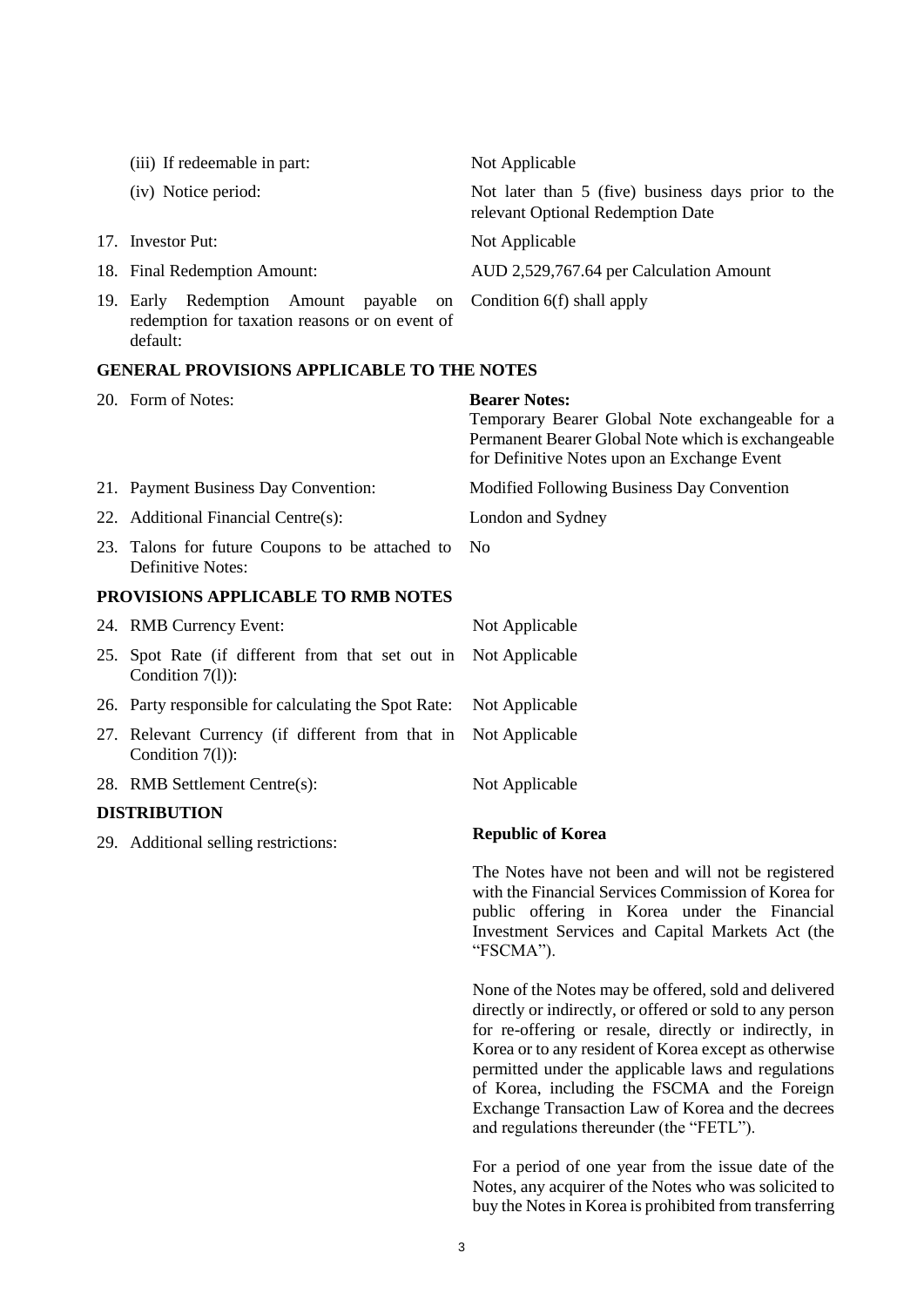any of the Notes to another person in any way other than as a whole to one transferee. Furthermore, the purchaser of the Notes shall comply with all applicable regulatory requirements (including but not limited to requirements under the FETL) in connection with the purchase of the Notes.

Signed on behalf of **Commonwealth Bank of Australia:**

By:……………………………………….

Title: Senior Manager

Duly authorised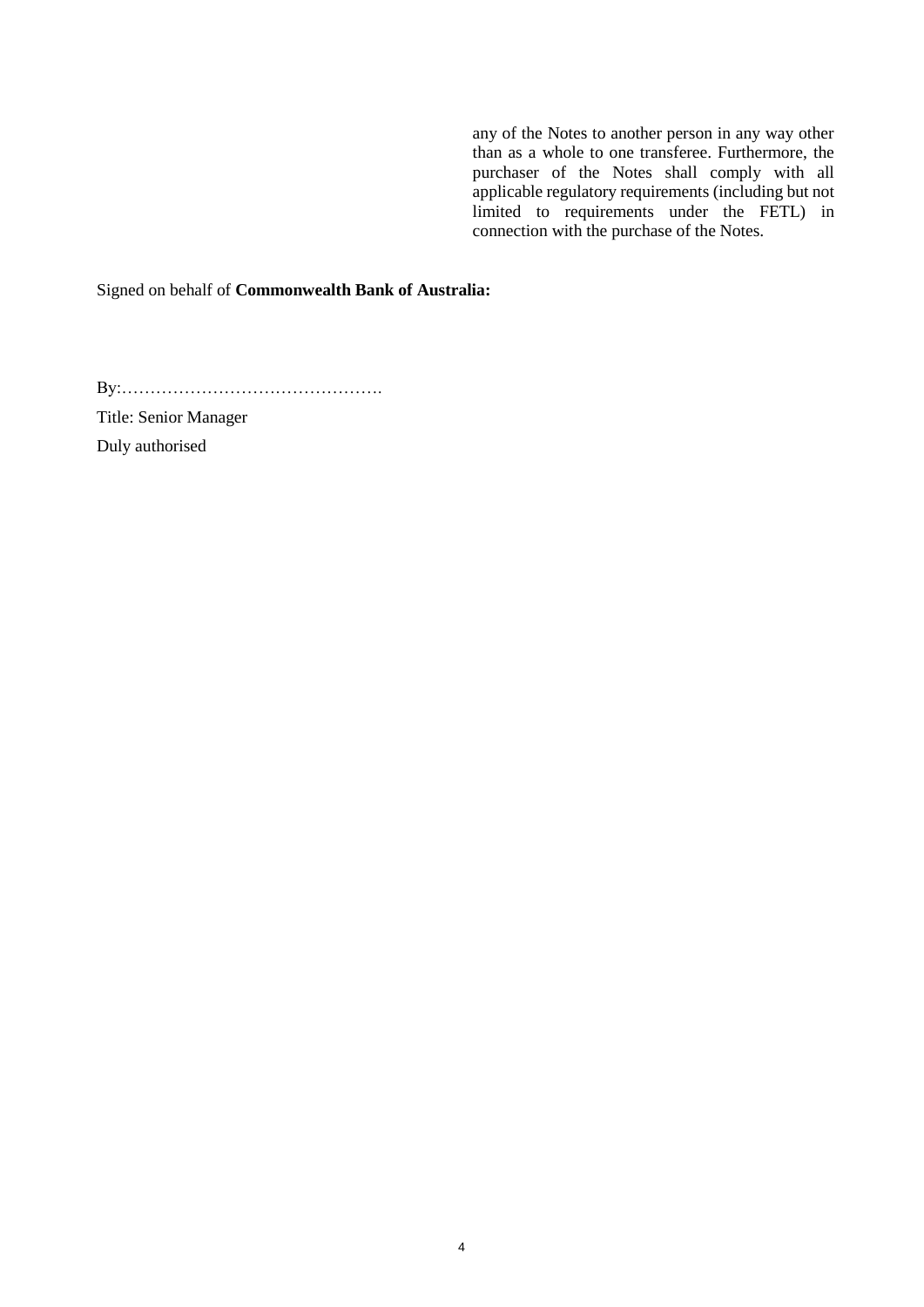#### **Part B– Other Information**

# **1. LISTING AND ADMISSION TO TRADING**

| (i)             | Listing and admission to trading:                                      | Application has been made by the Issuer (or on its<br>behalf) for the Notes to be admitted to trading on the<br>London Stock Exchange's main market and, to be<br>listed on the Official List of the FCA with effect from<br>21 April 2022. |
|-----------------|------------------------------------------------------------------------|---------------------------------------------------------------------------------------------------------------------------------------------------------------------------------------------------------------------------------------------|
| (11)            | Estimate of total expenses related to GBP 500<br>admission to trading: |                                                                                                                                                                                                                                             |
| <b>DIMINICA</b> |                                                                        |                                                                                                                                                                                                                                             |

#### **2. RATINGS**

The Notes to be issued are expected to be rated:

Moody's Investors Service Pty Ltd.: Aa3

# **3. REASONS FOR THE OFFER AND ESTIMATED NET PROCEEDS**

- (i) Reasons for the offer: See "Use of Proceeds" in the Programme Circular
- (ii) Estimated net proceeds: AUD 25,000,000

#### **4. INTERESTS OF NATURAL AND LEGAL PERSONS INVOLVED IN THE ISSUE**

So far as the Issuer is aware, no person involved in the issue of the Notes has an interest material to the offer. The Dealer and its affiliates have engaged, and may in the future engage, in investment banking and/or commercial banking transactions with, and may perform other services for, the Issuer and its affiliates in the ordinary course of business.

Not Applicable

**5. YIELD** 

Indication of Yield:

## **6. OPERATIONAL INFORMATION**

and the relevant identification

number(s):

| (i)   | ISIN:                                                                                     | XS2470874194                                                                                                                                                                                                                                         |
|-------|-------------------------------------------------------------------------------------------|------------------------------------------------------------------------------------------------------------------------------------------------------------------------------------------------------------------------------------------------------|
| (ii)  | Common Code:                                                                              | 247087419                                                                                                                                                                                                                                            |
| (iii) | CFI Code:                                                                                 | DTZXFB, as updated, as set out on the website of the<br>Association of National Numbering Agencies<br>(ANNA) or alternatively sourced from the<br>responsible National Numbering Agency that<br>assigned the ISIN                                    |
| (iv)  | FISN:                                                                                     | COMMNW.BK(AU)/ZERO CPN MTN 20420421,<br>as updated, as set out on the website of the<br>Association of National Numbering Agencies<br>(ANNA) or alternatively sourced from<br>the<br>responsible National Numbering Agency that<br>assigned the ISIN |
| (v)   | <b>CMU</b> Instrument Number:                                                             | Not Applicable                                                                                                                                                                                                                                       |
| (vi)  | Any clearing system(s) other than Not Applicable<br>Euroclear and Clearstream, Luxembourg |                                                                                                                                                                                                                                                      |